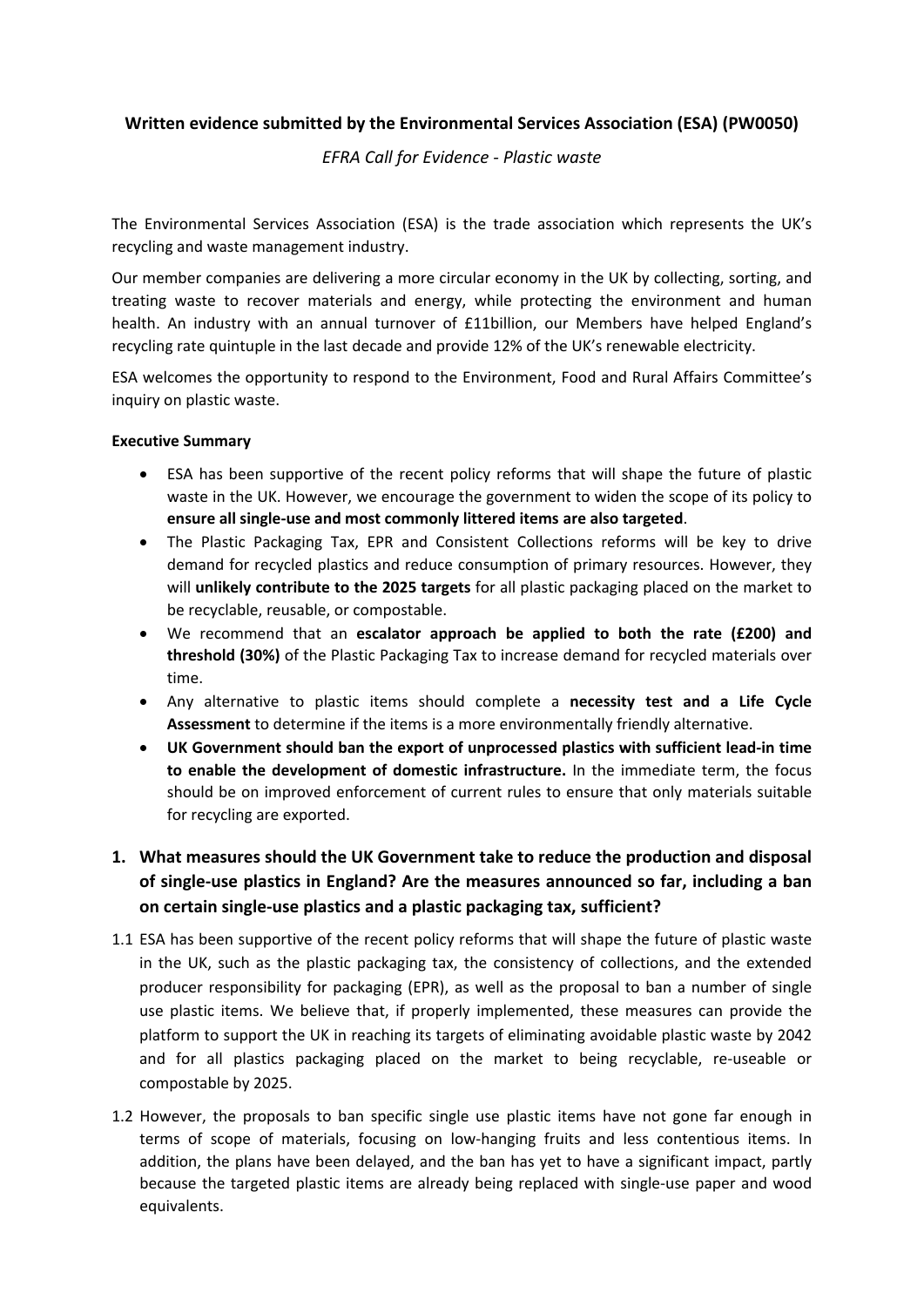- 1.3 The sole focus on single-use plastics could leave the door open for material substitution to other single use materials, with little environmental benefits, particularly if they are hard to recycle or reuse. The Government's priority should be to target all single-use items, including but not limited to single-use plastics. For the Government to meet its ambition, the reliance on hard to recycle and commonly littered single-use items, such as coffee cups, will need to be curtailed and environmentally friendly alternative will need to be made readily available. Moving away from single-use items consumption and encouraging wholesome behaviour change will require clear and consistent messaging across the UK, with limited exemptions, such as medical applications.
- 1.4 UK Government must do more to facilitate the switch away from the consumption of single use items completely. We appreciate the functionality and necessity of single-use items in certain applications and recommend encouraging the development of more durable, re-usable and recyclable alternative products.
- 1.5 We suggest that UK Government aligns with the requirements of the European Union Single-use Plastic Directive by extending the scope of any proposed ban to include the following additional products:
	- a) Beverage containers made of expanded polystyrene (EPS), including their covers and lids,
	- b) Cups for beverages made of EPS, including their covers and lids,
	- c) Food containers made of EPS and
	- d) All products made from oxo-degradable plastic.

Such a move would also ensure more consistency across the UK - under the Northern Ireland Protocol, Northern Ireland must transpose "certain articles" of the Single-Use Plastic (SUP) Directive relating to placing single-use plastic goods on the market. Whilst not included in the scope of the recent UK EPR proposals, ESA also believes that consideration should be given to the subject of other plastic related waste streams coming under the auspice of an EPR regime. Chewing gum, cigarette butts, and fishing gear are all essentially plastic waste, and are major contributors to the UK land and marine litter problem. Information from 'Keep Britain Tidy' suggests that 80% of litter relates to cigarette ends and chewing gum currently.

- 1.6 We recognise that bans on single-use plastic materials are useful to reduce the use of unnecessary plastic items and help spread consumer awareness. However, as a measure alone, they have a limited impact on the overall tonnages of plastic packaging placed on the market and ongoing recycling efforts.
- 1.7 ESA strongly supports the Plastic Packaging Tax, as it will boost demand for recycle plastic. However, we recommend that an escalator approach be applied to both the rate (£200) and threshold (30%) to increase demand for recycled materials over time and spur on innovation and investment in recycling to ensure adoption and market acceptance of new or improved technologies (e.g. those able to recycle food-grade PP/PE). The current 30% recycled content threshold will be insufficient to drive the demand to find domestic outlets for future 60% collection targets for plastic packaging. The scope of the tax should also be extended to include non-recyclable single-use plastics as well.
- 1.8 In addition, it is worth highlighting the vulnerability for the plastics reprocessing and recycling industry to fluctuations in the price of virgin plastic. As such it is important that the government provides a sustained stimulus (10-15 years) to the market to drive increased demand for recycled plastic, thereby supporting end market development, and support a viable domestic recycling market across all material types. However, with the design of complementary policies such as the new Extended Producer Responsibility Scheme for Packaging (EPR) unclear, we do not yet have certainty over investments and how money will flow through the EPR system to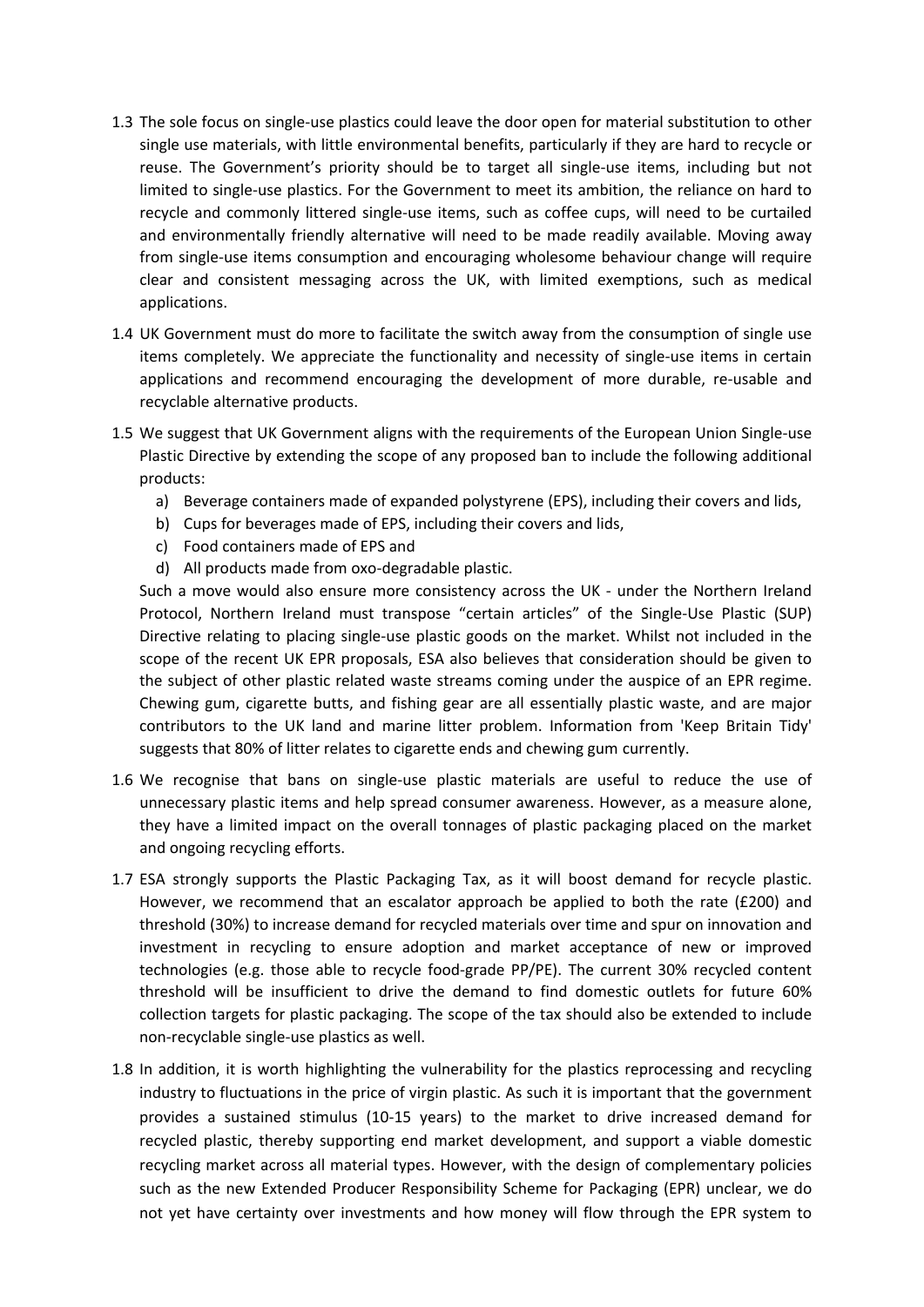support reprocessing and recycling activities. Furthermore, when considering likely fluctuations in the price of virgin plastic, further support could be provided by the government, through a price support guarantee scheme for recycled plastic i.e. a contracts for difference scheme, as utilised for stimulating renewable energy deployment.

1.9 Finally, binary labelling must be introduced to ensure that a simplified message is provided to consumers, so they know how to dispose of an item correctly. A single body would be better placed to coordinate and review labelling of products placed on the market.

# **2. How should alternatives to plastic consumption be identified and supported, without resorting to more environmentally damaging options?**

- 2.1 We recognise that plastic is a versatile and useful material that can be utilised across a wide range of applications. As such, it is important to consider the potential unintended environmental consequences of shifting from plastic items to alternative materials. UK Government must ensure that a necessity test is undertaken, and if the item is deemed necessary, then a life-cycle approach should be taken to explore any alternative materials being proposed to replace the single use plastic item. The full Life Cycle Assessment should be completed by an impartial and accredited body, using robust data and approved methodologies to ensure no unintended consequences arise from these decisions.
- 2.2 A robust process is necessary to avoid switching to other materials that have a higher carbon, and energy environmental impact. Such problems are already present as we are seeing switching from plastic to paper/card or even glass based products that carry a higher carbon footprint , which is often not communicated clearly to consumers. Similarly, we are also seeing recyclable plastic items, like bottles, being replaced by hard-to-recycle packaging with a higher carbon footprint.
- 2.3 A recyclability assessment of the alternative materials should also be required to ensure that a material placed on the market is designed to be recycled and is compatible with recycling infrastructure. This also includes design changes, such as moving to mono-polyolefins for films and flexible plastic packaging. A new material (or alternative material) may be technically recyclable, but in reality, the manufacturing process or post-consumer systems may make it almost impossible to separate / segregate the materials for reprocessing.
- 2.4 UK Government could actively support research and development into alternative materials, formats, and systems to help ensure any innovation is in the interests of the UK economy and environment, while ensuring that the replacement items put on the market are a long-term solution within the ever-evolving production and post-consumer management systems.

## **3. Is the UK Government's target of eliminating avoidable plastic waste by 2042 ambitious enough?**

3.1 We believe that the UK Government should aim to eliminate all unnecessary or avoidable single use items by 2042. As mentioned previously, we recognise the practicality and versatility of plastic and appreciate the focus on avoidable plastic waste. However, the UK Government could do more to reduce overall resource consumption, by targeting material streams which are resource intensive, hard to recycle or frequently littered. Government should also consider all single-use items to avoid alienating plastic, which could lead to introduction of more carbon and energy intensive materials, or those which are harder to recycle.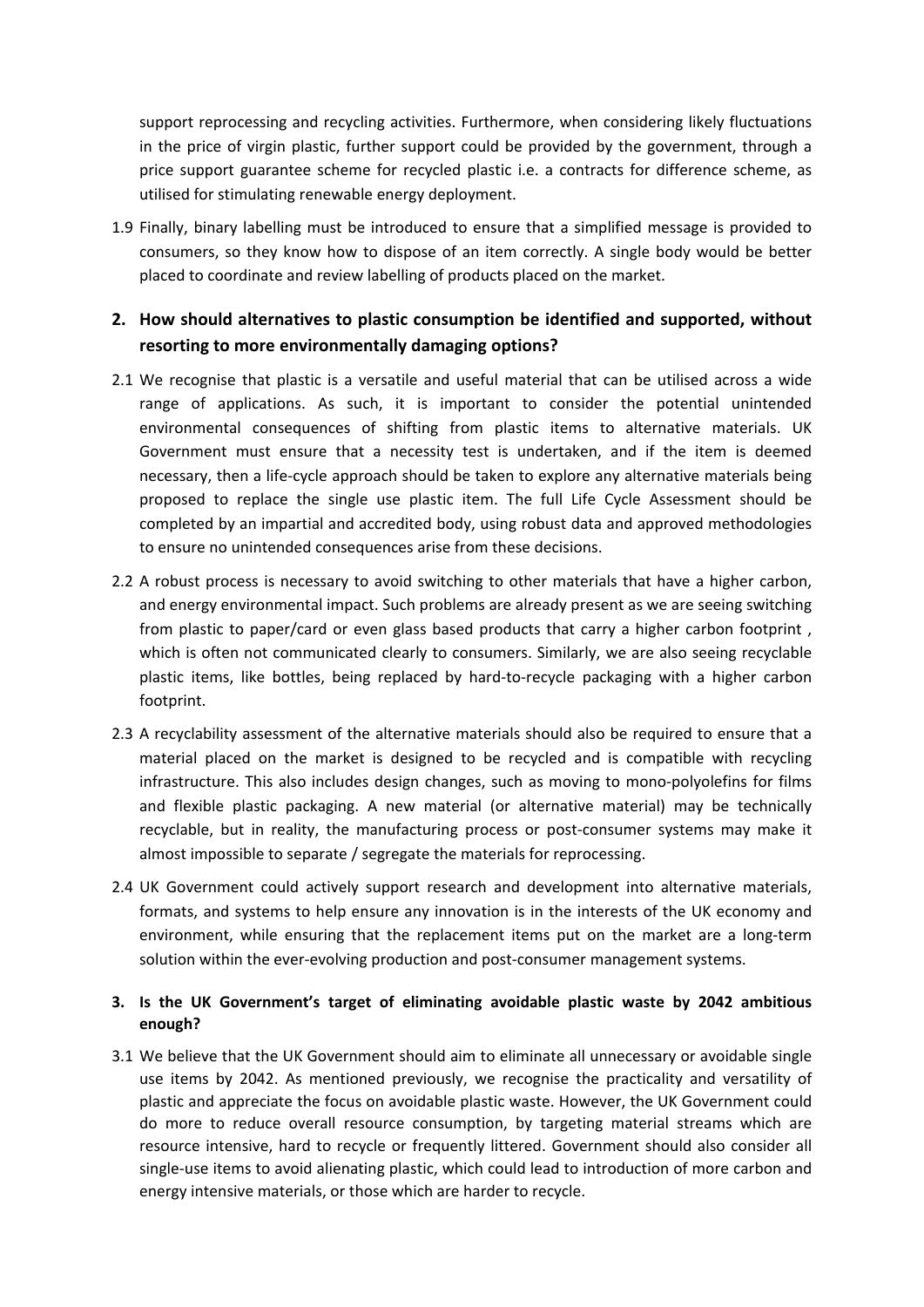- 3.2 Alongside bans on single-use items, further governmental support towards the development of recycling markets and reuse solutions would have a significant impact on resource consumption.
- **4. Will the UK Government be able to achieve its shorter-term ambition of working towards all plastic packaging placed on the market being recyclable, reusable or compostable by 2025?**
- 4.1 The 2025 deadline for all plastic packaging placed on the market to be recyclable, reusable, or compostable is unlikely to be met. To ensure that all plastic packaging placed on the market is recyclable will require the necessary infrastructure to be in place. Although industry is progressing collaboratively to innovate and deploy improved and new technologies, these efforts need to be scaled up considerably with large-scale investment in sorting and recycling infrastructure, worth approximately £10bn. This process is possible but will take time and currently involves significant commercial risk, which is why effective government interventions are so important to spread risk across the value chain and support viable, sustained commercial markets.
- 4.2 As mentioned above, the Plastic Packaging Tax will boost demand for recycled plastic, while the consistency of collections proposal will increase the volume of plastic waste collected. The EPR proposal is key to transforming the packaging placed on market and how it is subsequently handled, recycled and reprocessed and the modulated fees will be a powerful tool to drive out unnecessary or hard to recycle plastic packaging.
- 4.3 Unfortunately, key design aspects of the EPR scheme, including the modulated fees, are not clear and its introduction will not start until 2023 for Local Authorities, with a complete implementation in 2024. Even though the Plastic Packaging Tax will be implemented next year, the later introduction of the consistent collection proposal and the EPR scheme will leave very little time for these measures to make a meaningful change by the target date of 2025.
- 4.4 Collaborative action between the different sectors across the value chain has contributed to significant gains toward this target, such as the reduction of hard to recycle black plastic trays put on the market, thus making the basic format of trays more recyclable. However, any shortterm ambitions for films and flexibles are unlikely to be realistically deliverable due to the volume and variety of multi-material laminated items already on the market. Besides, sustainable alternatives are difficult to source, and until chemical recycling becomes more established in the UK, energy from waste (EFW) will remain the least worst-case disposal option for these types of packaging. Government should acknowledge this as an interim and transitionary solution.
- 4.5 Finally, urgent assessment of the whole picture surrounding compostable, biodegradable and bio-based materials is also required, and we would caution against viewing these materials as a silver bullet. There is a clear need to define what is meant by compostable, and the conditions under which compostability is achievable. There are also major challenges when it comes to the general public's understanding of the differences between compostable, biodegradable and biobased materials. Consumers' confusion can lead to the contamination of the plastic recycling stream when compostable plastics are disposed of along with recyclable plastics.

### **5. Does the UK Government need to do more to ensure that plastic waste is not exported and then managed unsustainably? If so, what steps should it take?**

5.1 ESA strongly stands against any illegal shipment of contaminated and mixed polymers overseas. Illegal exports of waste should be stopped to avoid their damaging environmental impacts. Restrictions on these illegitimate types of exports also support the development of a viable UK domestic recycling market by providing more feedstock and more demand for high standard